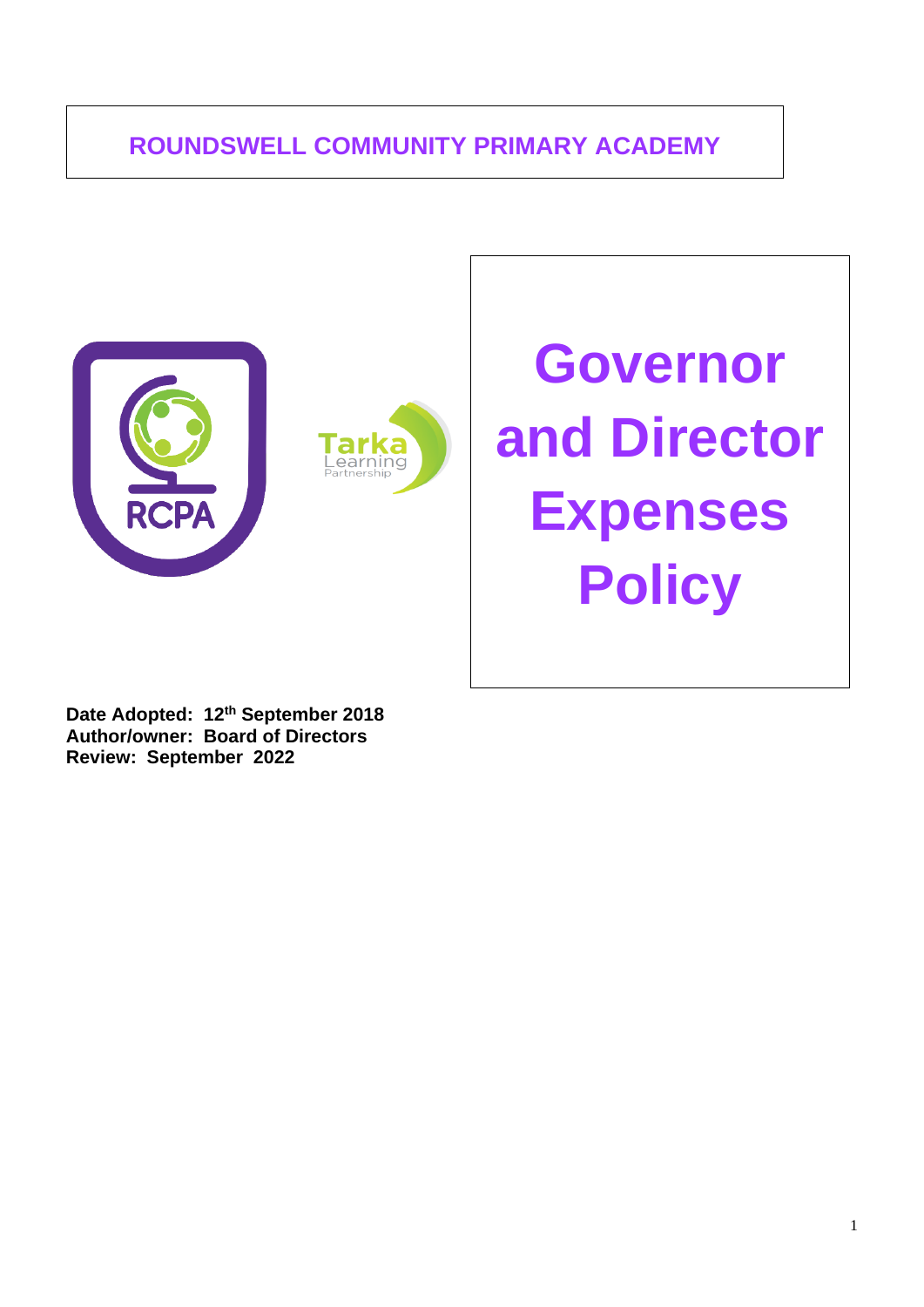### **Table of Contents**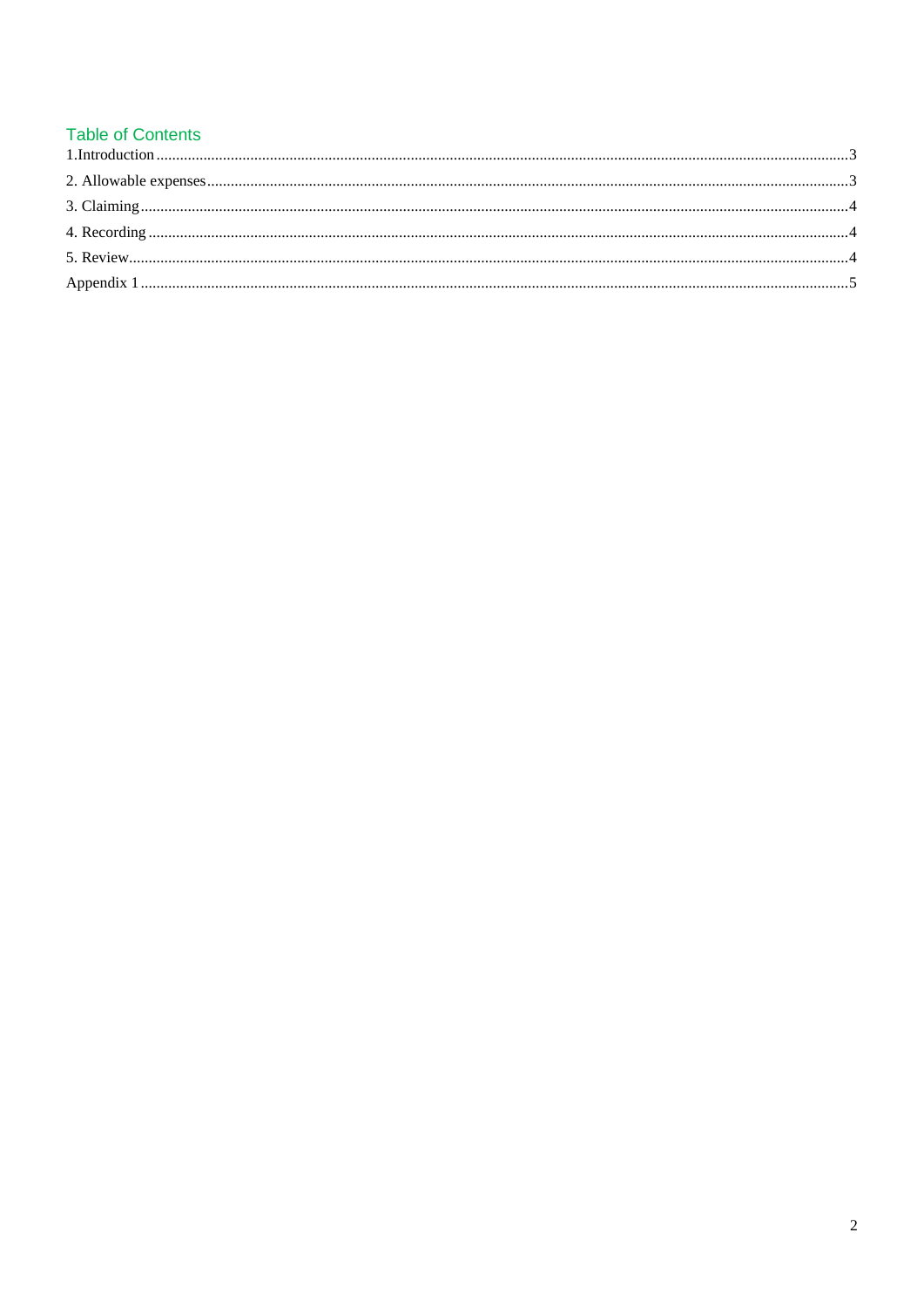#### <span id="page-2-0"></span>1.Introduction

- 1.1 The School Governance (Roles, Procedures and Allowances) (England) Regulations 2013 (Part 6) allows for "out of pocket expenses". This may include reasonable expenses to cover travel costs or child care costs incurred as a result of fulfilling their role as governor
- 1.2 The provisions of this policy apply to non-executive Directors of the Trust in relation to the work they carry out on a voluntary basis for the Trust and members of Local Governing Bodies. All references to 'governor' and governing body' shall be interpreted accordingly
- 1.3 The aim of this policy is to ensure that a governor (or non-governor who is co-opted on to a Committee) is not out of pocket where the Trust has derived a benefit from such outlay. The policy also reaffirms the governing body's commitment to ensuring equality of participation for all governors. Governors cannot be paid attendance allowance or for any loss of earnings.
- 1.4 The Board of Directors believes that paying governors' allowances, in the categories set out in this policy, is important in ensuring equality of opportunity to serve as governors for all members of the community and so is an appropriate use of funds

#### <span id="page-2-1"></span>2. Allowable expenses

Payments can only be made in respect of expenditure necessarily incurred for the purposes of enabling the person to perform any duty as a governor and must be verifiable. Governing bodies should make provision from within their budget if they anticipate expenditure under the policy. Expenditure will typically fall within one of the categories below but this list is not exhaustive and claims for other types of expenditure may be made with the prior agreement of the Board of Directors.

#### **2.1 Child care or babysitting expenses**

Where a governor does not have a spouse, partner or other responsible adult to care for a child/ren during the period of absence in which the governor attends meetings of the governing body, its committees or otherwise representing the organisation on governor business, Claims will be limited to reimbursing the actual cost paid to a registered child minder or cost of a babysitter. A receipt should be supplied.

#### **2.2 Care arrangements for an elderly or dependant relative**

Costs will be refunded in similar circumstances to childcare. Claims will be limited to reimbursing the actual amount paid to a person providing the care that the governor would have provide during their absence.

#### **2.3 Governors with a special need or where English is not their first language**

Where the school or governing body does not provide facilities or equipment to enable a governor to communicate or otherwise take part in the activity in question claims will be limited to the cost to reimbursing the cost of, for example, provision of a signer, translator, braille documentation or person providing support as the case may be.

#### **2.4 Telephone charges, photocopying costs and stationery**

These costs may only be reimbursed where the governor is unable to use the facilities of the school in the performance of any duty on behalf of the governing body. Claims must be supported by a written record, or receipt (where possible) relating to the expenditure incurred. Claims will be limited to actual costs involved

#### **2.5 Travel and subsistence**

Mileage may be claimed and where necessary the cost of parking away from the school site will be reimbursed up to the level of the fee paid upon production of a valid receipt. The options for travel must always be considered and fares for public transport will be reimbursed at actual cost up to the level of standard class travel. In cases where no public transport or personal vehicle is available, the cost of a taxi fare will be reimbursed up to the level of the actual fare incurred and upon production of a valid receipt. Mileage allowance will be paid at HMRC published rates. Where the activity spans more than 4 hours and refreshments are not provided the cost of a drink and a snack will be reimbursed, For a whole day activity where refreshments have not been offered or provided a meal can be claimed to the value of £5.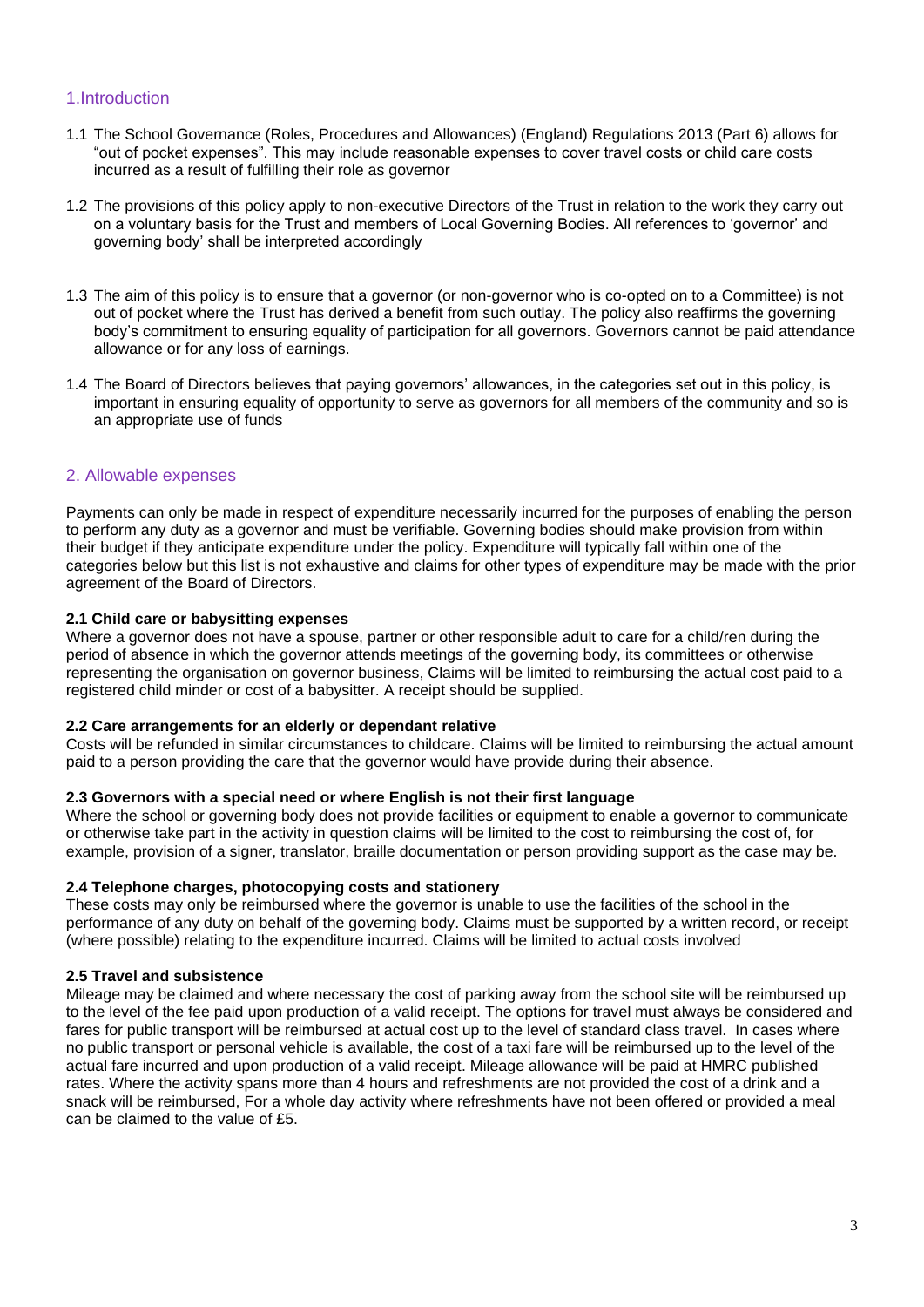#### <span id="page-3-0"></span>3. Claiming

3.1 Governors are asked to claim either termly or whenever the value of a claim has exceeded £20, whichever occurs first. All claims must be filed by the end of the academic year to which they relate.

3.2 Any claim for expenditure incurred must be made on the approved claim form at Appendix 1 of this policy. .All individual items shall be accompanied by a receipt unless this is unreasonable or impracticable. All claim forms shall be submitted to the Trust Central finance team.

3.3 All claims shall be authorised by the Chair of the Board of Directors or the Chair of the Governing Body. In the event that the claim is made by the Chair of the Local Governing Body the claim shall be authorised by the Chair of Directors. In the event that the claim is made by the Chair of Directors, the claim shall be authorised by the Vice-Chair of Directors.

3.4 All claims will be reimbursed by BACs

3.5 All claims outside of the approved policy shall be considered by the Governing Body who will be the body to approve payment.

3.6 All members of the governing body are permitted to vote on the nature and rates of allowances irrespective of the rules on declaring direct and indirect financial interests. However, if an individual governor's claim is being considered or approved, that individual must withdraw from the meeting as he or she will have a financial interest in the outcome of the discussion.

#### <span id="page-3-1"></span>4. Recording

4.1 All claims paid shall be recorded and a schedule of payments shall be presented annually to the Governing Body. These will be reported in the year-end financial statements.

4.2 All claims will be subject to independent audit.

4.3 Copies of submitted claims and supporting receipts must be retained in school with the financial records after the end of the current financial year. The Chairperson of the Governing Body may investigate any claims where they appear excessive or inconsistent.

#### <span id="page-3-2"></span>5. Review

This policy will be reviewed annually by the Board of Directors.